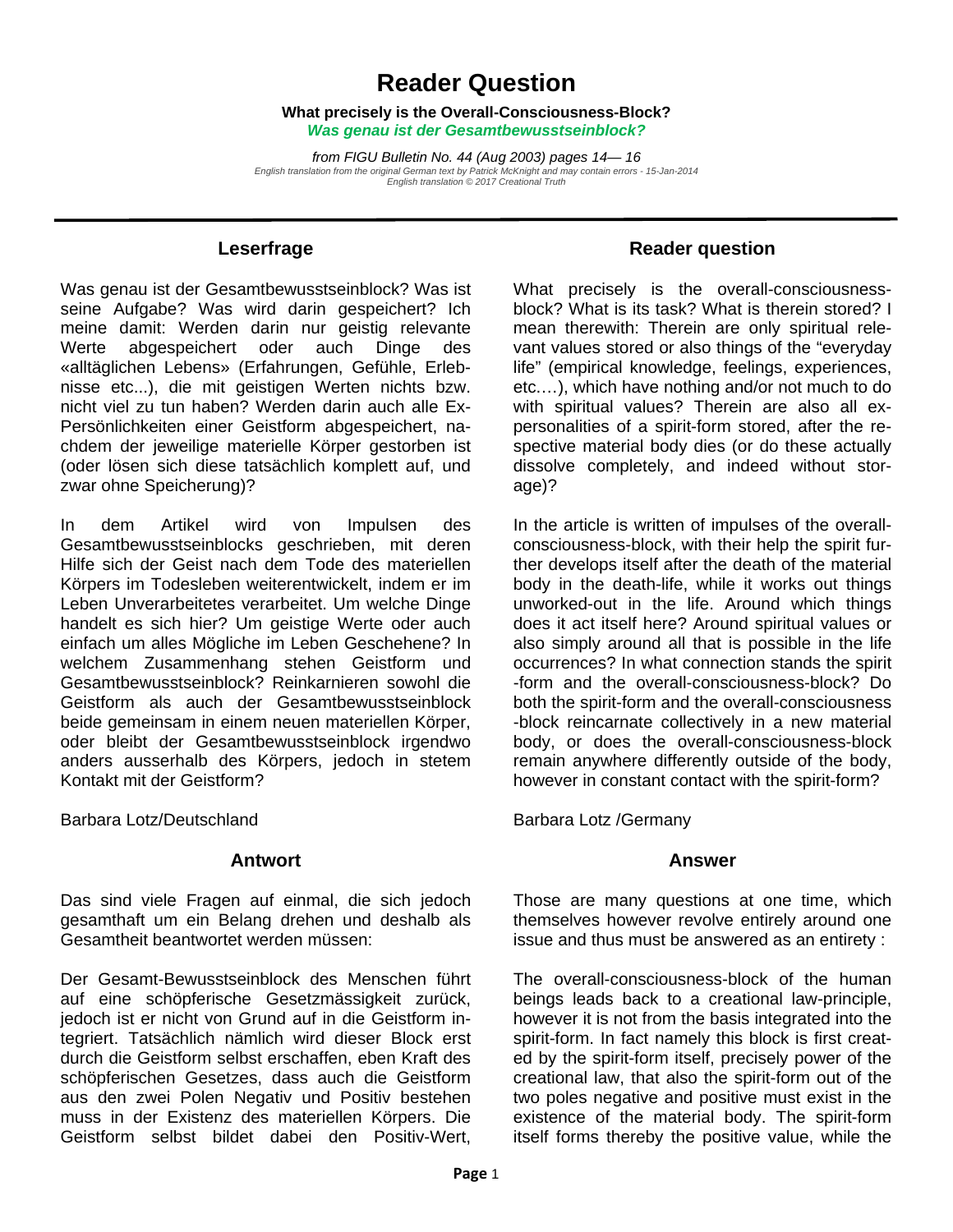## **What precisely is the Overall-Consciousness-Block?**

 während der Gesamt-Bewusstseinblock den Negativ -Wert verkörpert, der in direktem Zusammenhang mit dem von ihm ausgehenden Materiell-Bewusstsein steht, das sich selbst durch eigene Kraft gedankenbildend beeinflusst und auch selbst evolutioniert. Gleichzeitig steht das Materiell-Bewusstsein auch in einer speziellen Form mit dem ganzen materiellen Körper in Verbindung, weshalb es auch heisst, dass der Materiell-Körper den Negativ-Wert bildet. Das gilt auch in bezug der Tiere usw., nur dass hier ein Gesamt-Instinkt-Bewusstseinblock und ein Instinkt-Bewusstsein gegeben sind und also keine bewusste Bewusstheit. Doch nun zurück zur Geistform, die beim Menschen den Gesamt--Bewusstseinblock erschafft, oder in der Tierwelt usw. den Gesamt-Instinkt-Bewusstseinblock. Erst ist eine noch unwissende Neugeistform - beim Menschen wie beim Tier usw.-, die noch über keinen Gesamt-Bewusstseinblock resp. Gesamt-Instinkt-Bewusstseinblock verfügt, wodurch aus diesem heraus in sich selbst ein menschliches Bewusst-Bewusstsein resp. ein Materiell-Bewusstsein oder bei Tieren usw. ein tierisches Instinkt-Bewusstsein erschaffen werden könnte. Und wenn wir nun einmal nur vom Menschen sprechen, kommt also bei einem noch unwissenden und einem erstmals einen materiellen Körper bewohnenden Neugeist das schöpferische und in der Geistform impulsmässig lagernde Gesetz zur Geltung, aus sich selbst heraus einen Gesamt-Bewusstseinblock zu erschaffen.

Dieser erschafft dann aus sich selbst heraus wiederum das bewusste Materiell-Bewusstsein und somit also die eigentliche Persönlichkeit, die dann das materielle Leben bewältigt, lernt und nach dem Ableben des materiellen Körpers wieder vergeht. Verbunden mit der Geistform, die nach dem Ableben des materiellen Körpers in einen eigenen Jenseitsbereich überwechselt, geschieht das gleiche mit dem Gesamt-Bewusstseinblock, der ebenfalls in einen ihm eigenen Jenseitsbereich eingeht. In diesem arbeitet der Block durch seine neutrale Energie zusammen mit der Persönlichkeit noch alles vollständig auf, was aus dem vergangenen aktuellen Leben noch nicht verarbeitet ist. Findet diese Aufarbeitung ihre Vollendung, dann wird durch die Kraft und Energie des Gesamt-Bewusstseinblocks die Persönlichkeit in reine neutrale Energie aufgelöst, die keinerlei alte Persönlichkeitsimpulse mehr beinhaltet. Diese neutrale Geist-Energie findet dann vom Gesamt-Bewusstseinblock dafür Verwendung, daraus eine absolut neue Persönlichkeit und also ein neues Bewusstsein zu erschaffen, die mit der aufgelösten und vergangenen Persönlichkeit resp. mit dem alten Bewusstsein keinerlei Gleich-heiten mehr aufweist.

overall-consciousness-block embodies the negative value, which stands in direct connection with the material consciousness originating from it, which through its own power influences thoughtforming and also evolves itself. At the same time the material consciousness also stands in a special form in connection with the entire material body, which is why it also is said to be, that the material body forms the negative value. That applies also in regard to the animals, etc., only that here an overall-instinct-consciousness-block and an instinct-consciousness are given and therefore no conscious consciousness. But now back to the spirit-form, that with the human beings created the overall-consciousness-block, or in the animal world, etc., the overall-instinct-consciousnessblock. Initially is a still unknowing new-spirit-form with the human beings as with the animal, etc. -, which still commands over no overallconsciousness-block, respectively, overall-instinct -consciousness-block, whereby from out of this can be created in itself a human consciousconsciousness, i.e., a material consciousness or with animals, etc., an animal instinctconsciousness. And if we now speak only of the human beings, with a still unknowing and for the first time a material body inhabiting new-spirit which creationally and in the spirit-form impulsebased embedded law comes to fruition, from out of itself creates an overall-consciousness-block.

This then in turn creates the conscious materialconsciousness from out of itself and consequently therefore the actual personality, which then tackles the material life, learns and after the demise of the material body again ceases to exist. Associated with the spirit-form, which after the demise of the material body transfers into its own realm of the other world, the same occurs with the overallconsciousness-block, which likewise goes into a realm of the other world of its own. In this the block works out through its neutral energy belonging together with the personality still everything completely, which is not yet worked out from the past actual life. When this working out finds its completion, then through the power and energy of the overall-consciousness-block the personality is dissolved into pure neutral energy, which contains absolutely no more old personality impulses. Then the overall-consciousness-block finds use of the neutral spirit energy, to create from this an absolutely new personality and therefore a new consciousness, that presents absolutely no more same-ness with the dissolved and past personality, i.e., with the old consciousness. This new per-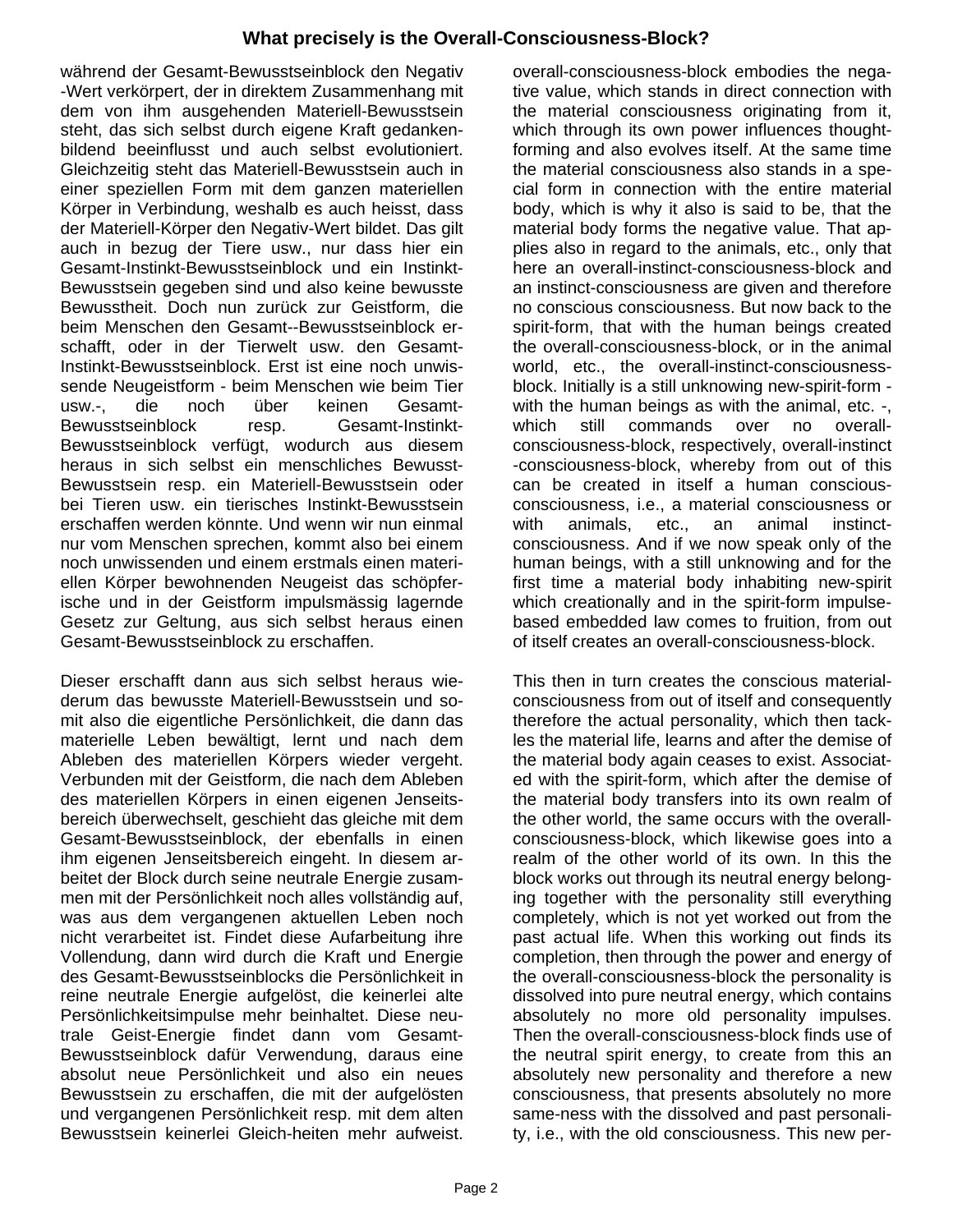## **What precisely is the Overall-Consciousness-Block?**

 Diese neue Persönlichkeit ist es dann, die zusammen mit der reinkarnationsfähigen Geistform und deren Gesamtbewusstseinblock in einem neuen menschlichen Körper geboren wird. Daraus geht auch hervor, dass keine Persönlichkeit und also kein Mensch wiedergeboren werden kann, weil dies einzig und allein der allzeit beständigen Geistform vorbehalten bleibt. Nur die Geistform ist also durch schöpferische Gesetzmässigkeiten der Wiedergeburt eingeordnet, nicht jedoch die Persönlichkeit.

Während der aktuellen Lebenszeit der Persönlichkeit resp. des Bewusstseins, werden laufend alle Dinge wie Gedanken, Gefühle, Bewegungen, Fähigkeiten und Emotionen usw. usf. in den Speicherbänken abgelagert und für alle Zeiten registriert und festgehalten. Stirbt der materielle Körper, dann entschwindet das Bewusstsein resp. die Persönlichkeit (Persönlichkeit und Bewusstsein sind zwei verschiedene Begriffe für ein und dasselbe), die/das im Gesamtbewusstseinblock integriert ist, in einem dem Geistform-Jenseitsbereich angegliederten eigenen Jenseitsbereich. In diesem Bereich wird durch die Kraft der neutralen Gesamtbewusstseinblock-Energie all das während des aktuellen Lebens noch Unverarbeitete der Persönlichkeit resp. des Bewusstseins aufgearbeitet, wobei alles daraus neutral-wertvoll Entstehende in die Geistform in deren Jenseitsbereich transferiert wird. Gleichzeitig wird alles und jedes in die Speicherbänke übertragen und also dort gespeichert. Ist der Prozess der Verarbeitung beendet, dann löst sich die Persönlichkeit in reine Geistenergie auf, die vom Gesamtbewusstseinblock in eine absolut neue Persönlichkeit resp. in ein neues Bewusstsein umgeformt wird, die/das mit der früheren Existenz keinerlei Bewandtnis oder Gleichheit mehr hat. Das aber wurde bereits einführend und ausführlich erklärt.

Die neue Persönlichkeit resp. das neue Bewusstsein, die/das mit der allein reinkarnationsfähigen Geistform geboren wird und ein einmaliges aktuelles Leben führt, ist absolut unwissend in jeder Beziehung, folglich sie/es also des lebenslangen Lernens bedarf, um Wissen zu sammeln und Liebe und Weisheit zu bilden. Schwingungsmässig und unterbewusst auf einer eigenen Frequenz jedoch mit den Speicherbänken verbunden, werden in unterbewusster Weise Impulse aus den eigenen früheren Persönlichkeiten und deren Existenz «abgezogen».

Dadurch treten Ahnungen und alther erarbeitetes Wissen in Erscheinung, wodurch die neue Persönlichkeit resp. das neue Bewusstsein sehr schnell lernt und - zusammen mit dem neu

sonality is then it, which belonging together with the reincarnation-capable spirit-form and its overall-consciousness-block is born into a new human body. From this also comes about, that no personality and therefore no human being can be reborn, because this remains reserved solely and exclusively to the always constant spirit-form. Only the spirit-form is therefore integrated through creational law-principles of the rebirth, not however the personality.

During the actual lifetime of the personality, i.e., of the consciousness, all things such as thoughts, feelings, movements, capabilities and emotions, etc., and so forth, will be constantly registered and recorded and stored in the storage banks for all times. When the material body dies, then the consciousness disappears, i.e., the personality (personality and consciousness are both terms for one and the same), which in the overallconsciousness-block is integrated, into a spiritform-realm of the other world associated to its own realm of the other world. In this realm through the power of neutral overall-consciousness-blockenergy everything is worked out that during the actual life which still is unworked-out of the personality, i.e., the consciousness, whereby everything from this resulting of neutral-valueful is transferred into the spirit-form in its realm of the other world. At the same time anything and everything will be transferred into the storage banks and thus is stored there. When the process of the working out is completed, then the personality dissolves into pure spirit-energy, which through the overallconsciousness-block transforms into an absolutely new personality, i.e., into a new consciousness, which has absolutely no characteristic or equality with the previous existence. That however was already explained introductorily and in detail.

The new personality, i.e., the new consciousness, that is born with the alone reincarnation-capable spirit-form and leads a unique actual life, is absolutely unknowing in every wise, consequently it therefore requires the lifelong study, in order to gather knowledge and to form love and essence of wisdom. Swinging-wave-based and subconsciously on one's own frequency however connected with the storage banks, from one's own previous personalities and their existence "withdraws" impulses in subconscious wise.

Thereby intuitions and old worked out knowledge tread into appearance, whereby the new personality, i.e., the new consciousness very quickly learns and - together with the newly worked out